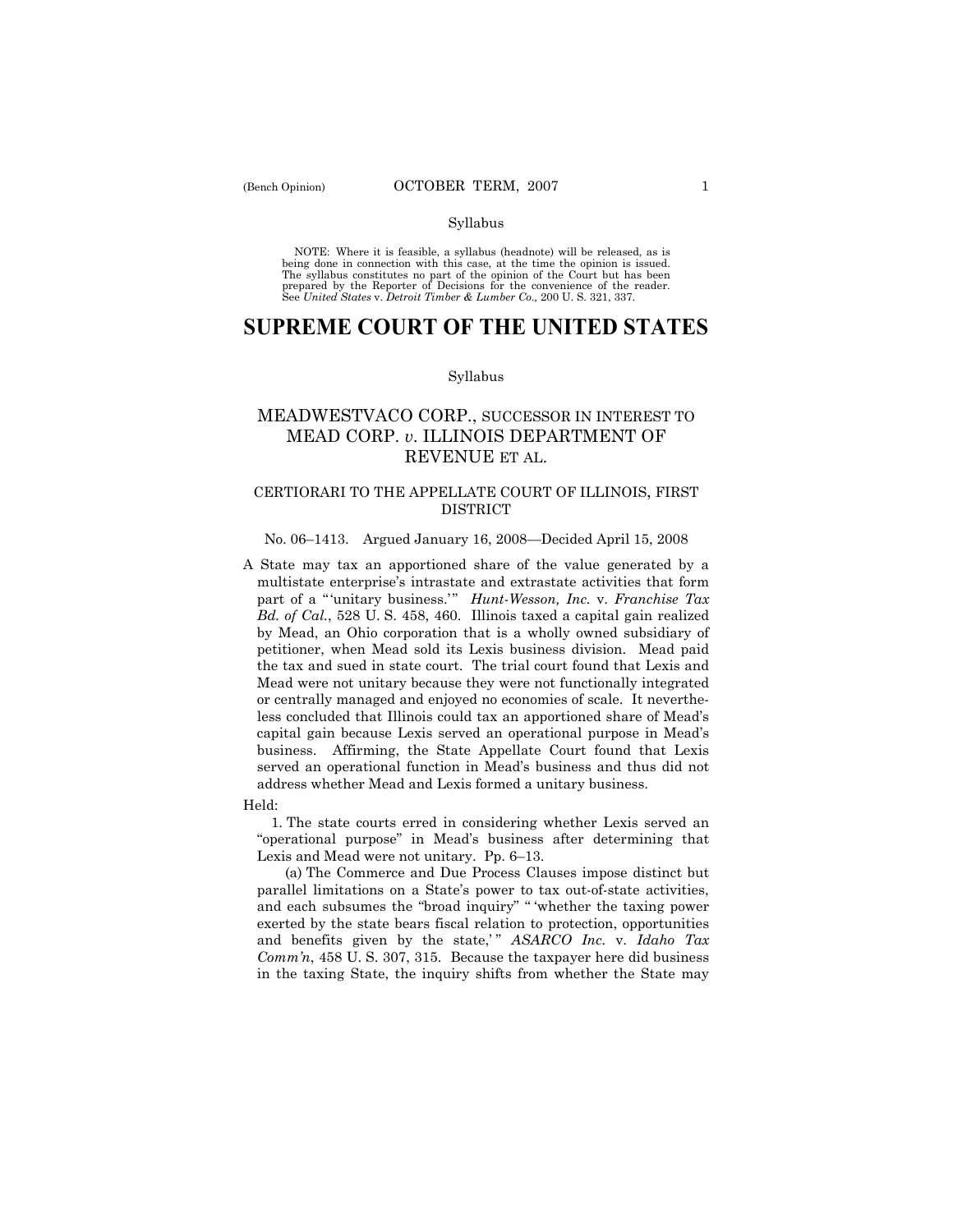### 2 MEADWESTVACO CORP. *v.* ILLINOIS DEPT. OF REVENUE Syllabus

tax to what it may tax. Under the unitary business principle developed to answer that question, a State need not "isolate the intrastate income-producing activities from the rest of the business" but "may tax an apportioned sum of the corporation's multistate business if the business is unitary." *Allied-Signal, Inc.* v. *Director, Div. of Taxation*, 504 U. S. 768, 772. Pp. 6–8.

 (b) To address the problem arising from the emergence of multistate business enterprises such as railroad and telegraph companies—namely, that a State could not tax its fair share of such a business' value by simply taxing the capital within its borders—the unitary business principle shifted the constitutional inquiry from the niceties of geographic accounting to the determination of a taxpayer's business unit. If the value the State wished to tax derived from a "unitary business" operated within and without the State, the State could tax an apportioned share of that business' value instead of isolating the value attributable to the intrastate operation. *E.g., Exxon Corp.* v. *Department of Revenue of Wis.*, 447 U. S. 207, 223. But if the value derived from a "discrete business enterprise," *Mobil Oil Corp.* v. *Commissioner of Taxes of Vt.*, 445 U. S. 425, 439, the State could not tax even an apportioned share. *E.g., Container Corp. of America* v. *Franchise Tax Bd.*, 463 U. S. 159, 165–166. This principle was extended to a multistate business that lacked the "physical unity" of wires or rails but exhibited the "same unity in the use of the entire property for the specific purpose," with "the same elements of value arising from such use," *Adams Express Co.* v. *Ohio*, 165 U. S. 194, 221; and it has justified apportioned taxation of net income, dividends, capital gain, and other intangibles. Confronting the problem of how to determine exactly when a business is unitary*,* this Court found in *Allied-Signal* that the "principle is not so inflexible that as new [finance] methods . . . and new [business] forms . . . evolve it cannot be modified or supplemented where appropriate," 504 U. S., at 786, and explained that situations could occur in which apportionment might be constitutional even though "the payee and the payor [were] not . . . engaged in the same unitary business," *id.,* at 787. In that context, the Court observed that an asset could form part of a taxpayer's unitary business if it served an "operational rather than an investment function" in the business, *ibid.;* and noted that *Container Corp*., *supra,* at 180, n. 19, made the same point. Pp. 8–11.

 (c) Thus, the "operational function" references in *Container Corp.* and *Allied-Signal* were not intended to modify the unitary business principle by adding a new apportionment ground. The operational function concept simply recognizes that an asset can be a part of a taxpayer's unitary business even without a "unitary relationship" between the "payor and payee." In *Allied-Signal* and in *Corn Products*